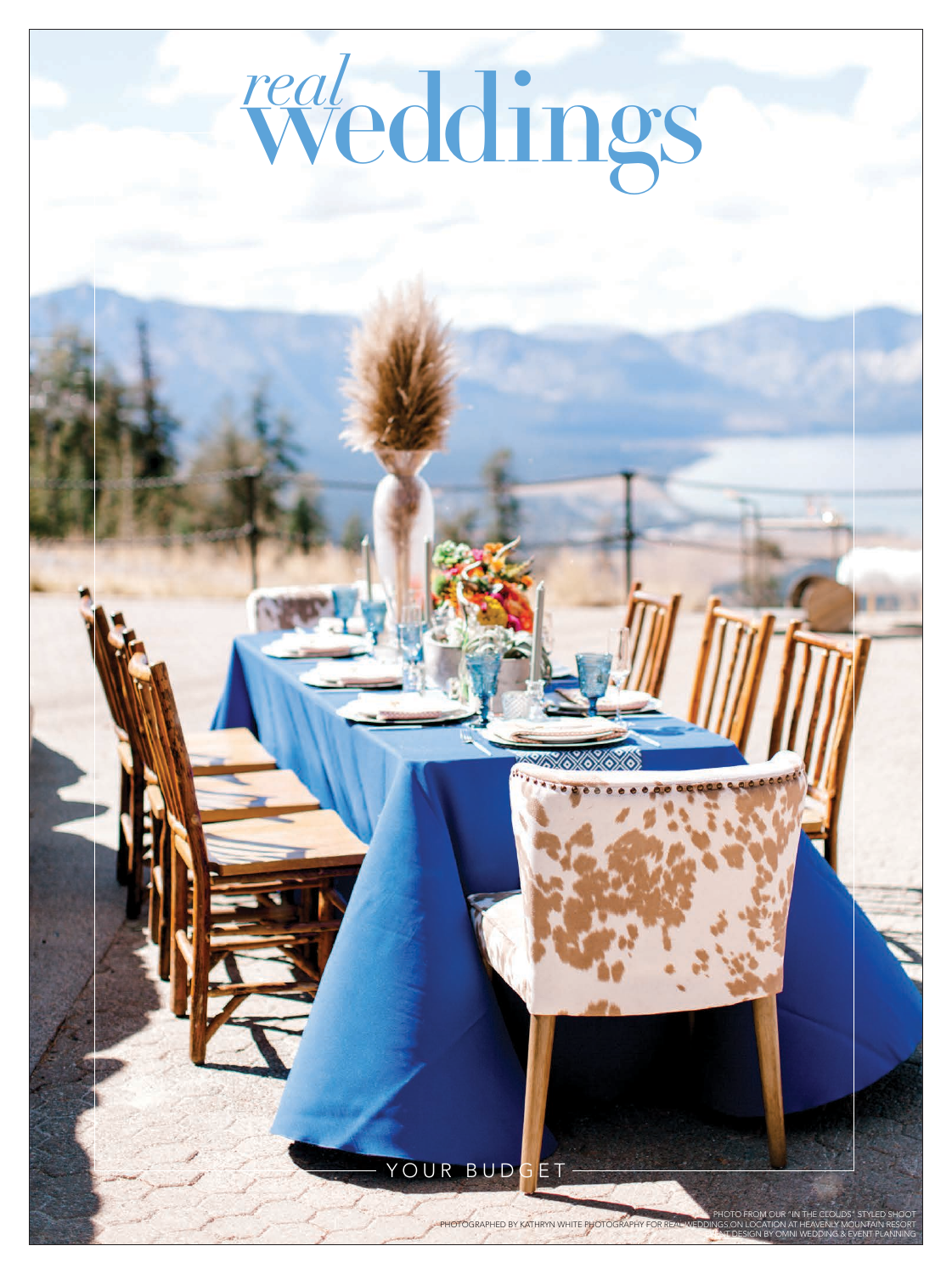## **YOUR BUDGET VENDOR #1 VENDOR #2 ACTUAL NOTES NOTES** ACTUAL VENDOR #2 VENDOR #1 **YOUR BUDGET** BUTTERFLY/DOVE RELEASES: BUTTERFLY/DOVE RELEASES: BRIDE'S VEIL/HEADPIECE: BRIDE'S VEIL/HEADPIECE: ENGAGEMENT SESSION: ENGAGEMENT SESSION: WEDDING PLANNER: WEDDING PLANNER: **PHOTOGRAPHER BRIDE & GROOM**  GROOM'S TUXEDO: **PHOTOGRAPHER** BRIDE & GROOM GROOM'S TUXEDO: BRIDE'S JEWELRY: BRIDE'S JEWELRY: BRIDE'S LINGERIE: BRIDE'S LINGERIE: GROOM'S SHOES: GROOM'S SHOES: CEREMONY SITE: CEREMONY SITE: MAKEUP ARTIST: MAKEUP ARTIST: BRIDE'S DRESS: BRIDE'S SHOES: BRIDE'S SHOES: BRIDE'S DRESS: ALTERATIONS: ALTERATIONS: HAIR STYLIST: HAIR STYLIST: CEREMONY **CEREMONY** MUSICIAN(S): MUSICIAN(S): OFFICIANT: DAY AFTER: DAY AFTER: OFFICIANT:

OTHER:

OTHER:

BOUDOIR: WEDDING:

WEDDING: BOUDOIR:

weddings *real*

OTHER: OTHER:

OTHER: OTHER:

OTHER:

OTHER: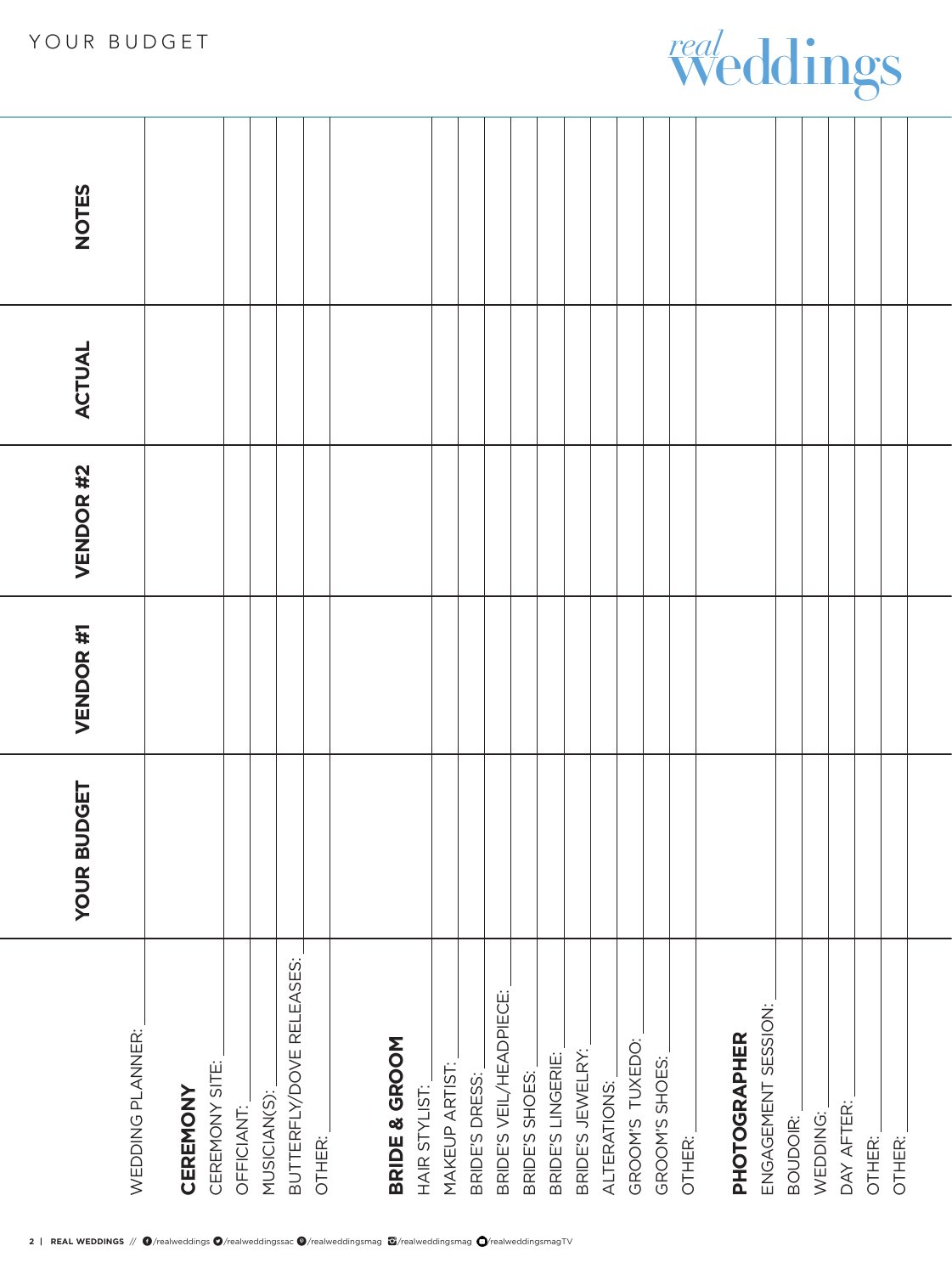| <b>WEDDING STATIONERY</b><br>SAVE-THE-DATE CARDS: |  |  |  |
|---------------------------------------------------|--|--|--|
| INVITATIONS:                                      |  |  |  |
| PROGRAMS:                                         |  |  |  |
| PLACE CARDS:                                      |  |  |  |
| MENU CARDS:                                       |  |  |  |
| FOOD/DESSERT PLACARDS:                            |  |  |  |
| FAVOR TAGS:                                       |  |  |  |
| THANK YOU NOTES:                                  |  |  |  |
| POSTAGE:                                          |  |  |  |
| <b>RECEPTION</b>                                  |  |  |  |
| RECEPTION VENUE:                                  |  |  |  |
| CATERER:                                          |  |  |  |
| BEVERAGES:                                        |  |  |  |
| BAR SERVICE:                                      |  |  |  |
| CAKE:                                             |  |  |  |
| DESSERTS:                                         |  |  |  |
| FAVORS:                                           |  |  |  |
| CHOCOLATE FOUNTAIN:                               |  |  |  |
| TABLE RENTALS:                                    |  |  |  |
| CHAIR RENTALS:                                    |  |  |  |
| LINEN RENTALS:                                    |  |  |  |
| CHAIRCOVER RENTALS:                               |  |  |  |
| EQUIPMENT RENTALS:                                |  |  |  |
| DÉCOR RENTALS:                                    |  |  |  |
| LOUNGE FURNITURE RENTALS:                         |  |  |  |
| $\ddot{\vec{\Delta}}$                             |  |  |  |
| BAND:                                             |  |  |  |
| DANCE INSTRUCTION:                                |  |  |  |
| LIGHTING:                                         |  |  |  |
| PHOTO BOOTH RENTAL:                               |  |  |  |
|                                                   |  |  |  |
|                                                   |  |  |  |

weddings *real*

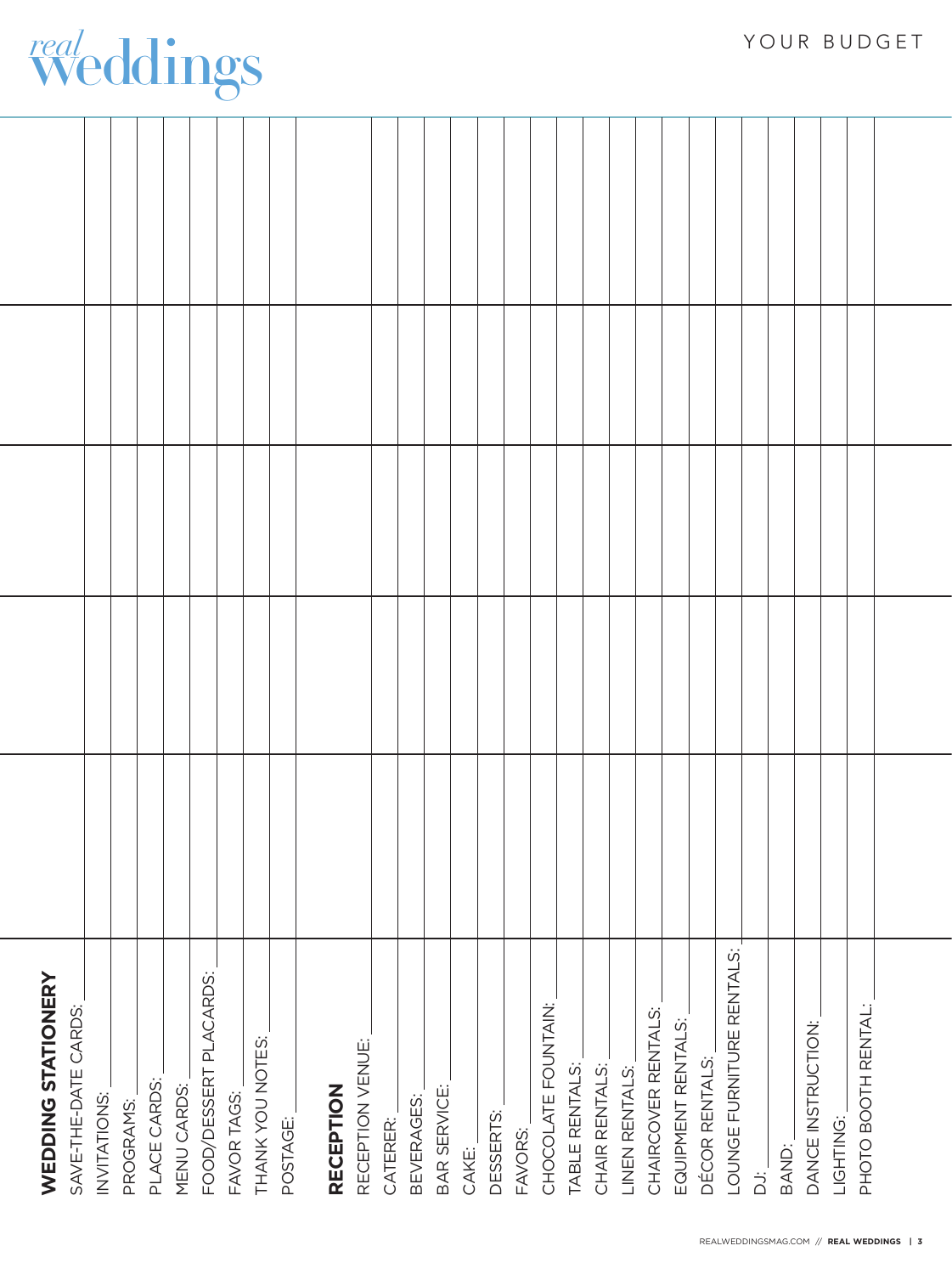## YOUR BUDGET

|                                      | <b>BUDGET</b><br><b>YOUR</b> | VENDOR #1 | VENDOR #2 | ACTUAL | <b>NOTES</b> |
|--------------------------------------|------------------------------|-----------|-----------|--------|--------------|
| <b>VIDEOGRAPHER</b><br>VIDEOGRAPHER: |                              |           |           |        |              |
| OTHER:                               |                              |           |           |        |              |
|                                      |                              |           |           |        |              |
| CEREMONY:<br><b>FLOWERS</b>          |                              |           |           |        |              |
| BRIDAL BOUQUET:                      |                              |           |           |        |              |
| BRIDE'S ATTENDANTS:                  |                              |           |           |        |              |
| GROOM:                               |                              |           |           |        |              |
| GROOM'S ATTENDANTS:                  |                              |           |           |        |              |
| FLOWER GIRL:                         |                              |           |           |        |              |
| RING BEARER:                         |                              |           |           |        |              |
| FAMILY MEMBERS:                      |                              |           |           |        |              |
| CENTERPIECES:                        |                              |           |           |        |              |
| DÉCOR FLOWERS:                       |                              |           |           |        |              |
| OTHER:                               |                              |           |           |        |              |
| OTHER:                               |                              |           |           |        |              |
| OTHER.                               |                              |           |           |        |              |
|                                      |                              |           |           |        |              |
| GIFTS                                |                              |           |           |        |              |
| BRIDE TO GROOM:                      |                              |           |           |        |              |
| GROOM TO BRIDE:                      |                              |           |           |        |              |
| BRIDE'S ATTENDANTS:                  |                              |           |           |        |              |
| GROOM'S ATTENDANTS:                  |                              |           |           |        |              |
| OTHER:                               |                              |           |           |        |              |
| OTHER:                               |                              |           |           |        |              |
|                                      |                              |           |           |        |              |
|                                      |                              |           |           |        |              |
|                                      |                              |           |           |        |              |